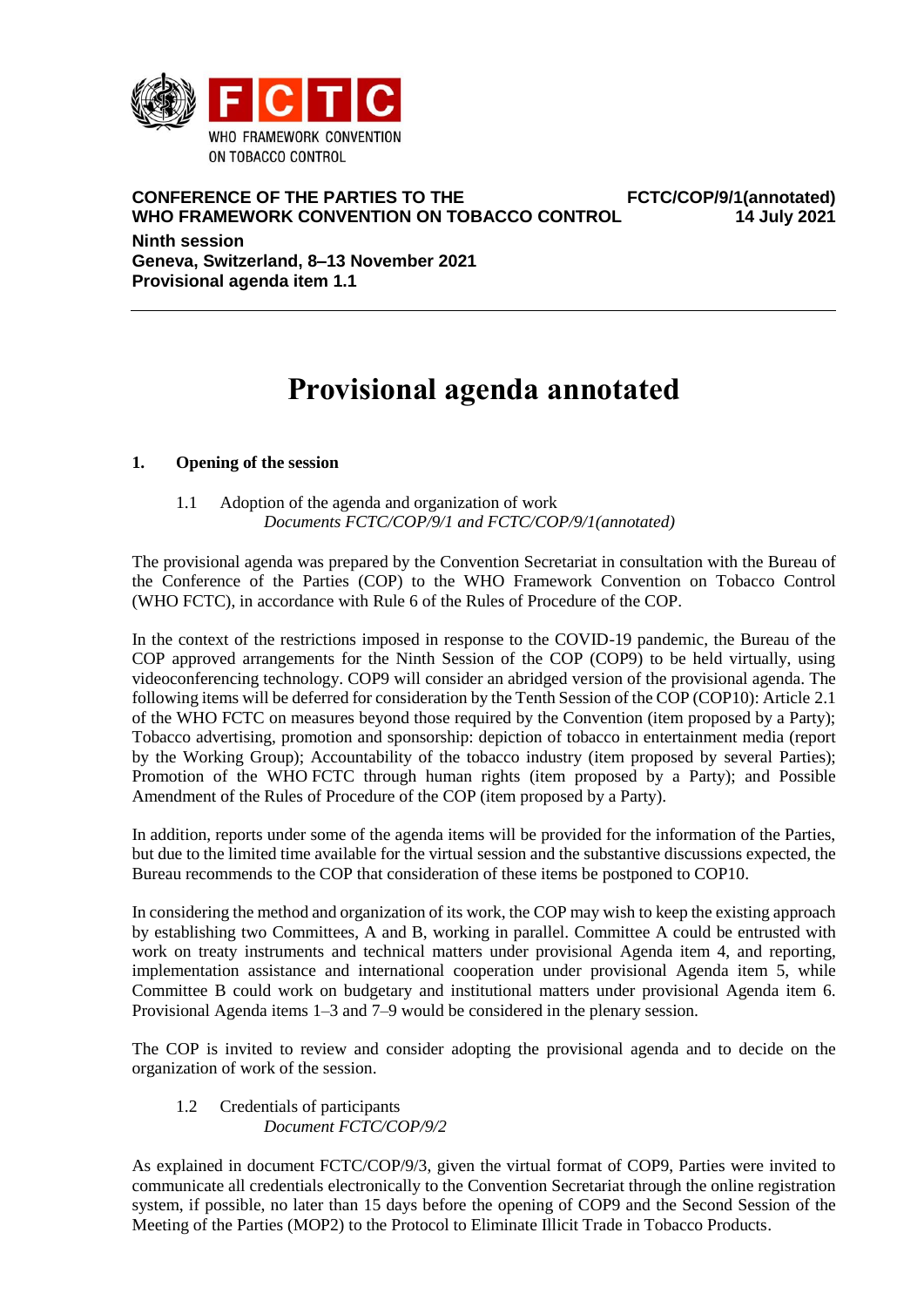The Bureau of the COP, with the assistance of the Convention Secretariat, will examine the credentials of delegates and will report their findings to the COP, in accordance with Rule 19 of the Rules of Procedures of the COP (document FCTC/COP/9/2, Report on credentials of participants). It should be noted that, pursuant to Rule 20 of the Rules of Procedure of the COP, representatives shall be entitled to participate provisionally in the session, pending a decision by the COP on acceptance of their credentials.

1.3 Special procedures for the conduct of the Ninth Session of the Conference of the Parties to the WHO FCTC

*Document FCTC/COP/9/3*

At the Resumed Virtual Special Joint Meeting of the Bureau elected by the Eighth Session of the Conference of the Parties (COP8) and the Bureau elected by First Session of the Meeting of the Parties (MOP1), the Bureaus agreed that COP9 will take place on 8–13 November 2021, virtually. In this regard, Special Procedures need to be adopted so that COP9 can pursue its work in a virtual format.

The COP is invited to adopt the Special Procedures contained in the annex of document FCTC/COP/9/3.

# **2. Applications for the status of observer to the Conference of the Parties** *Document FCTC/COP/9/4*

The COP is invited to review the applications, in accordance with Rules 30 and 31 of the Rules of Procedure of the COP. Document FCTC/COP/9/4 contains, in its annex, a draft decision for consideration by the COP.

# **3. Global progress in implementation of the WHO FCTC**

*Document FCTC/COP/9/5*

Given the virtual format of COP9, the Bureau, at its Fourth Meeting held in April 2021, decided that the report would be presented to COP9 not for discussion but as information. Parties and observers are invited to submit their pre-recorded video statements, which will be posted to the WHO FCTC website rather than played during the meeting and the General Debate. The theme for this agenda item is *Tobacco control during a global health emergency*.

Parties and observers are invited to submit to the Convention Secretariat pre-recorded video statements by 30 October 2021. The video statements submitted by that deadline will be uploaded on the COP9 webpage.

The COP is invited to note the report on Global progress in implementation of the WHO FCTC.

# **4. Treaty instruments and technical matters**

4.1 Implementation of Articles 9 and 10 of the WHO FCTC (Regulation of contents and disclosure of tobacco products: reports by the expert group, and by WHO and the Convention Secretariat)

*Documents FCTC/COP/9/6*, *FCTC/COP/9/7* and *FCTC/COP/9/8*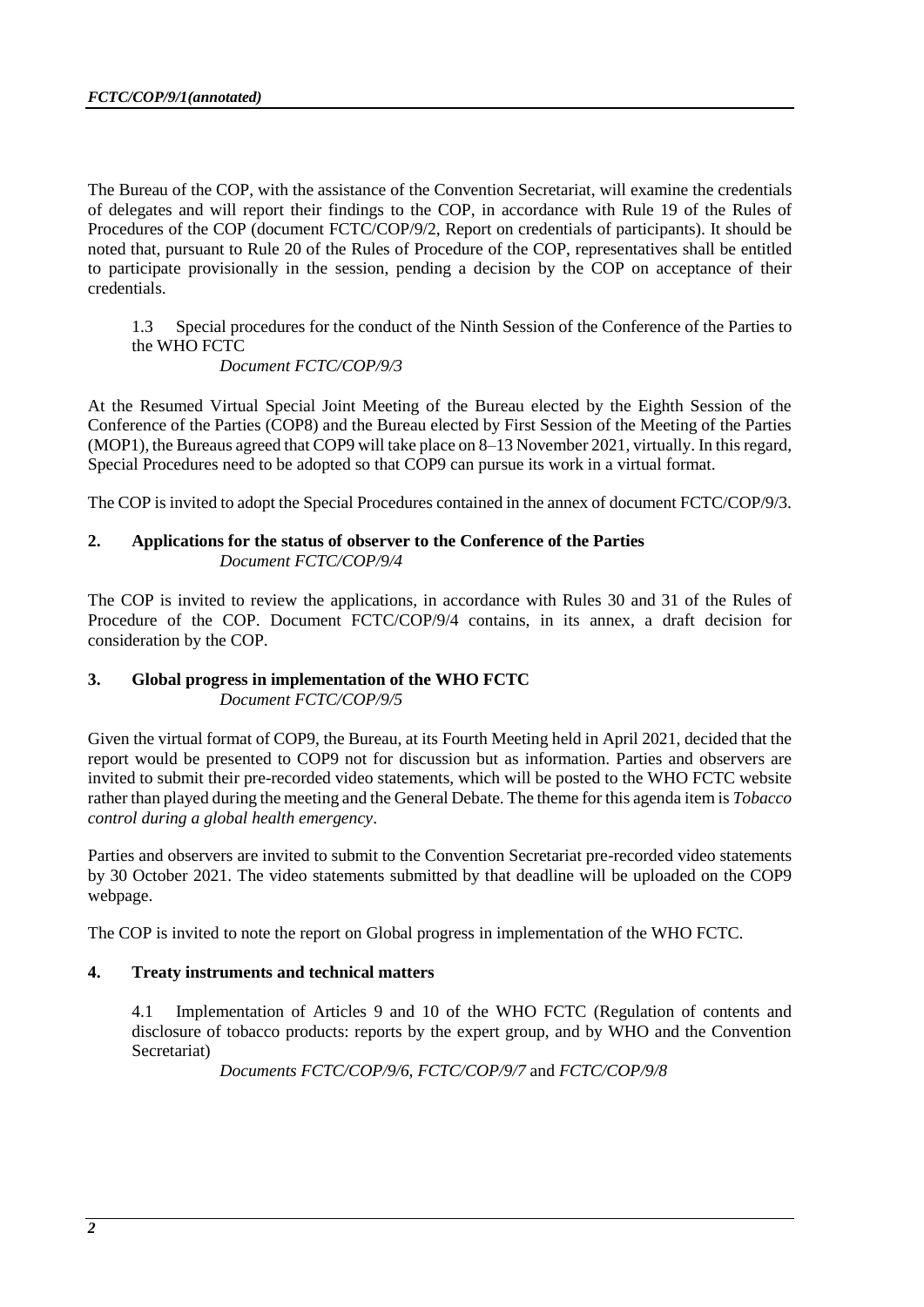For the reasons articulated above under provisional Agenda item 1, the Bureau decided<sup>1</sup> that the report of the Expert Group established in accordance with decision FCTC/COP8(21) should be submitted to COP9 for information, with a recommendation to extend the mandate of the Expert Group, based on the same terms of reference, until COP10, to be held in 2023, with a view to discussing an updated report at COP10. In addition, for the reasons noted above, the report of the Bureau on the future of the Working Group on Articles 9 and 10 of the WHO FCTC, mandated by decision FCTC/COP8(21), the Bureau decided that this matter and the related substantive debate should be deferred to COP10. The Bureau similarly decided that the progress report on technical matters related to Articles 9 and 10 prepared by the World Health Organization (WHO) (Regulation of contents and disclosure of tobacco products, including waterpipe, smokeless tobacco and heated tobacco products, in document FCTC/COP/9/8) should be presented to COP9 and that related substantive discussions should be deferred to COP10.

The COP is invited to note the report of the Expert Group contained in document FCTC/COP/9/6 and to extend its mandate with a view of discussing an updated report at COP10. In addition, the COP is invited to defer the matter of the future of the Working Group on Articles 9 and 10 of the WHO FCTC to COP10.

The COP is invited to note the report on the cigarette ventilation meeting prepared by the Convention Secretariat following decision FCTC/COP8(21) and contained in document FCTC/COP/9/7, as well as to note the progress report on technical matters related to Articles 9 and 10 in document FCTC/COP/9/8 and defer discussion on to COP10.

# 4.2 Novel and emerging tobacco products *Documents FCTC/COP/9/9* and *FCTC/COP/9/10*

For the reasons articulated above under provisional Agenda item 1, the Bureau decided that the reports prepared by WHO (Comprehensive report on research and evidence on novel and emerging tobacco products, contained in document FCTC/COP/9/9) and by the Convention Secretariat (Challenges posed by and classification of novel and emerging tobacco products, contained in document FCTC/COP/9/10), should be presented for information and that related substantive discussions should be deferred to COP10.

The COP is invited to note the reports and to defer discussion to COP10.

# **5. Reporting, implementation assistance and international cooperation**

#### 5.1 Implementation Review Mechanism *Document FCTC/COP/9/11*

Considering the virtual format of COP9, the Bureau<sup>1</sup> decided that the report prepared by the Convention Secretariat on the pilot project exercise or an Implementation Review Mechanism for the WHO FCTC in accordance with decision FCTC/COP8(16), as contained in document FCTC/COP/9/11, should be presented to COP9 and to defer the substantive discussion to COP10.

The COP is invited to note the report and to defer discussion to COP10.

# **6. Budgetary and institutional matters**

-

<sup>1</sup> Fourth Meeting of Bureau elected by COP8 held in April 2021.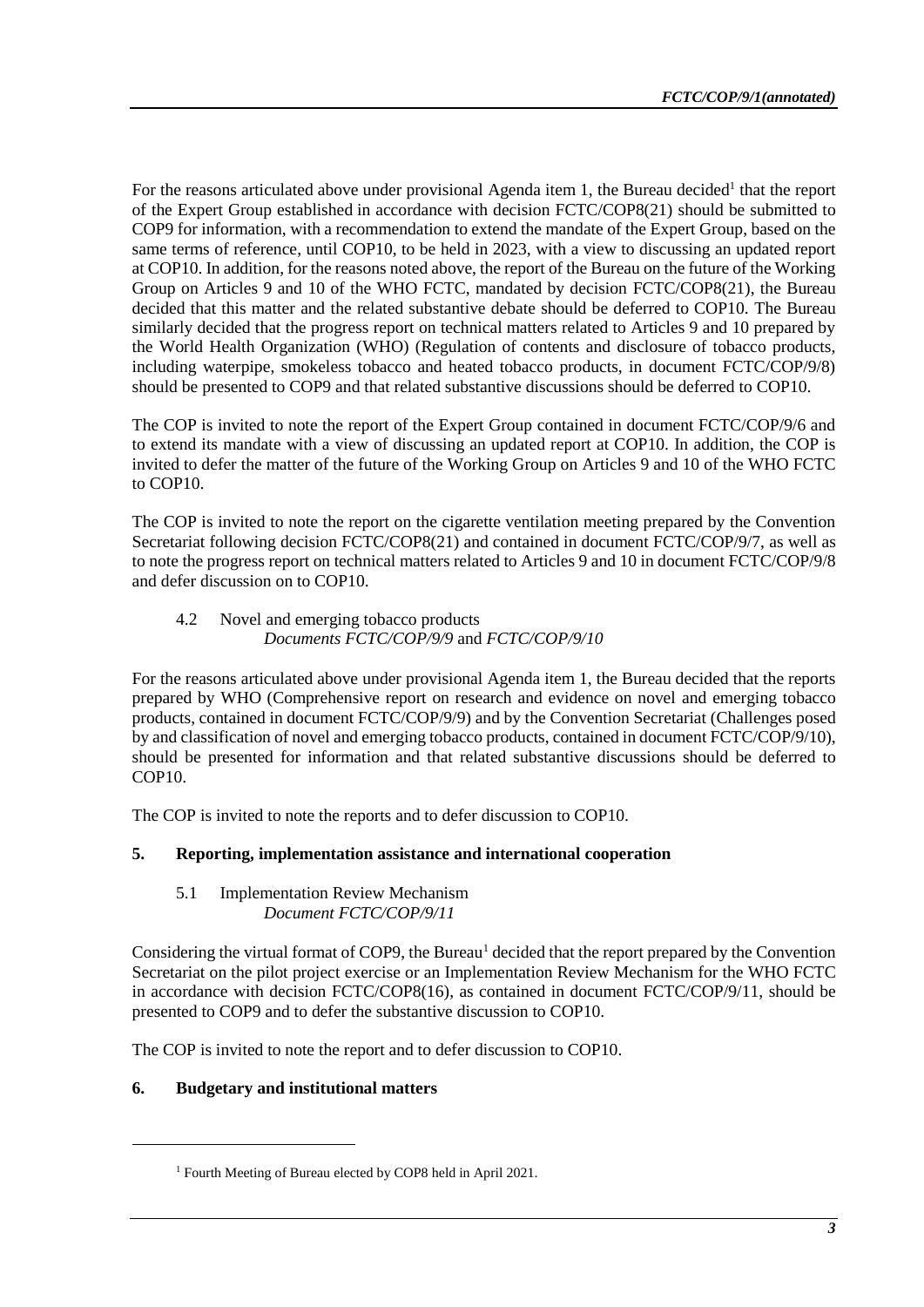- 6.1 Performance and progress reports *Document FCTC/COP/9/12*
	- (a) Performance report for the 2018–2019 Workplan and Budget
	- (b) Interim performance report for the 2020–2021 Workplan and Budget

The COP is invited to note the progress report, contained in document FCTC/COP/9/12, describing the implementation of the Workplan and Budget for the past full biennium (2018–2019), as adopted in decision FCTC/COP7(24). The COP is also invited to note the progress report from 1 January to 31 December 2020, aligning with the Workplan and Budget adopted in decision FCTC/COP8(10) and with the *Global Strategy to Accelerate Tobacco Control: Advancing Sustainable Development through the Implementation of the WHO FCTC 2019–2025.*

6.2 Proposed Workplan and Budget for the financial period 2022–2023 *Documents FCTC/COP/9/13* and *FCTC/COP/9/INF.DOC./1*

The COP is invited to consider the report and adopt the Workplan and Budget for the financial period 2022–2023 contained in Annexes 1, 2 and 3 of document FCTC/COP/9/13*,* and to note the detailed description of activities, the rationale and assumptions made in calculating the cost of various activities, and efforts by the Convention Secretariat to achieve greater efficiency and savings, contained in the Explanatory Note FCTC/COP/9/INF.DOC./1.

6.3 Payment of the Assessed Contributions and measures to reduce Parties in arrears *Document FCTC/COP/9/14*

The COP is invited to note the report providing information on the progress made on the payment of Assessed Contributions and the current status of Parties in arrears, contained in document FCTC/COP/9/14, and consider adopting the draft annexed decision, as recommended by the Bureau.

6.4 Convention Secretariat's fundraising strategies: Investment Fund concept *Document FCTC/COP/9/15* and *FCTC/COP/9/INF.DOC./2*

This report contained in document FCTC/COP/9/15 summarizes the development of a proposed Investment Fund as part of the Convention Secretariat's fundraising strategies in support implementation of WHO FCTC and provides recommendations for the establishment and operation of the Investment Fund, in accordance with decision FCTC/COP8(5). Additional information is provided, in the form of questions and answers, to support the proposal for the establishment of an Investment Fund, in document FCTC/COP/9/INF.DOC./2.

The COP is invited to note the report, to provide further guidance, as well as to consider adopting the draft decision contained in document FCTC/COP/9/15, to launch the Investment Fund.

6.5 Review of accreditation of nongovernmental organizations with the status of observer to the Conference of the Parties *Document FCTC/COP/9/16*

The COP is invited to note the report reviewing the accreditation of nongovernmental organizations (NGOs) with the status of observers to the COP, contained in document FCTC/COP/9/16, and to maintain the observer status of the reviewed NGOs, considering for adoption the draft decision contained in the Annex of the report.